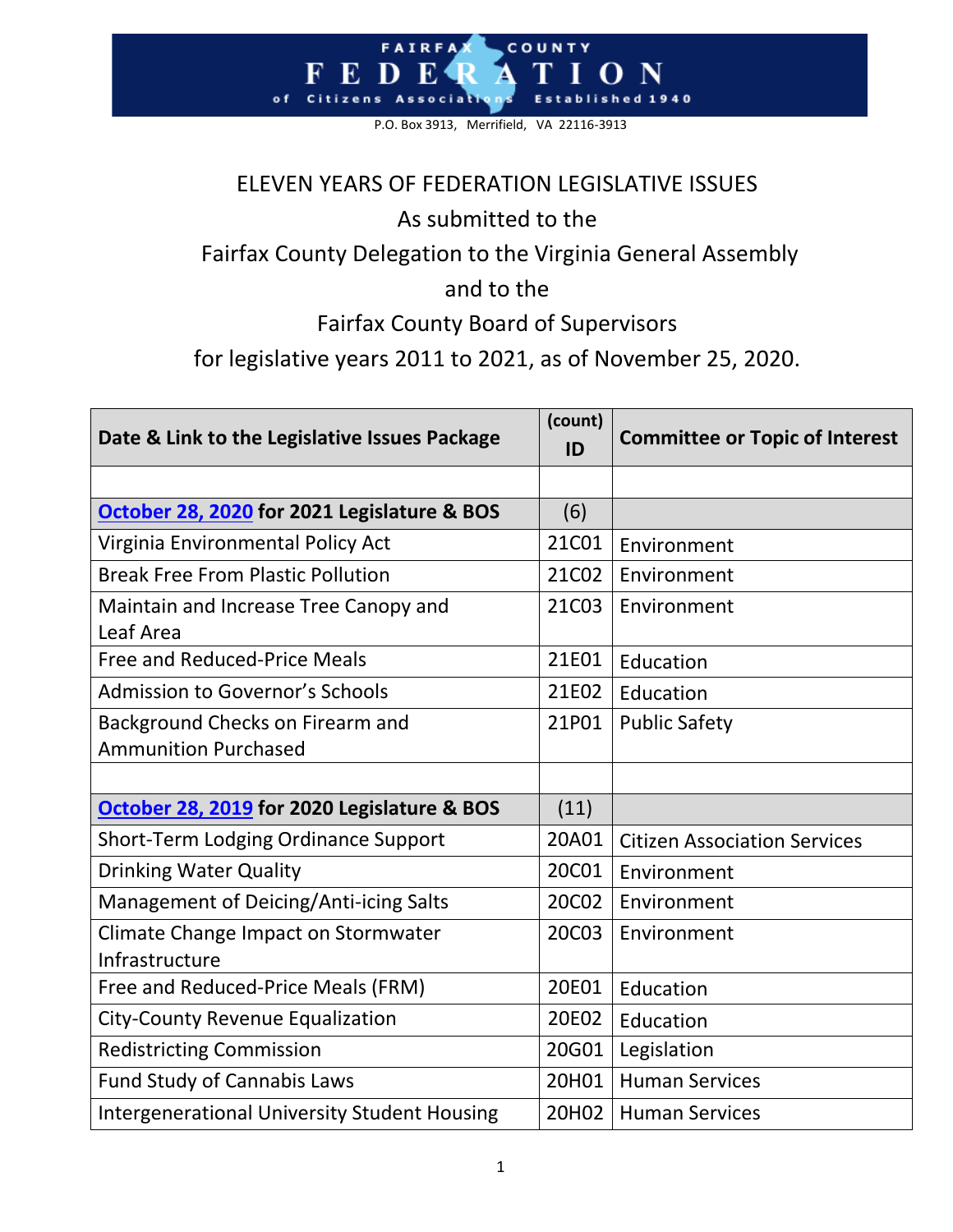| Reduce Hand-Held Devices Usage While Driving                              | 20P01 | <b>Public Safety</b>                |
|---------------------------------------------------------------------------|-------|-------------------------------------|
| Restrictive Legislation on Gun Purchasing                                 | 20P02 | Public Safety, Legislation          |
|                                                                           |       |                                     |
| November 8, 2018 for 2019 Legislature &                                   | (11)  |                                     |
| <b>BOS</b>                                                                |       |                                     |
| Local Authority to Regulate Short Term                                    | 19A01 | <b>Citizen Association Services</b> |
| Rentals                                                                   |       |                                     |
| <b>City-County Revenue Equalization</b>                                   | 19E01 | Education                           |
| <b>Free and Reduced Meals</b>                                             | 19E02 | Education                           |
| <b>School Opening Date</b>                                                | 19E03 | Education                           |
| Property Assessed Clean Energy (PACE)                                     | 19C01 | Environment                         |
| Roadway Salt and Lawn Fertilizer                                          | 19C02 | Environment                         |
| <b>Plastic Bags</b>                                                       | 19C03 | Environment                         |
| Proffers and Impact Fees                                                  | 19L01 | Land Use                            |
| <b>Redistricting Commission</b>                                           | 19G01 | Governance / Legislation            |
| Reduce Hand-Held Devices Usage While                                      | 19P01 | <b>Public Safety</b>                |
| <b>Driving</b>                                                            |       |                                     |
| <b>Smart Transportation: Sources to Promote</b>                           | 19T01 | Transportation                      |
| <b>Regional Connectivity</b>                                              |       |                                     |
|                                                                           |       |                                     |
| October 1, 2017 for 2018 Legislature & BOS                                | (12)  |                                     |
| <b>Support Net Metering for Renewable Energy</b><br>in Virginia           | 18C01 | <b>Conservation / Environment</b>   |
| Improve Local Authority to Increase Land and<br><b>Tree Conservation</b>  | 18C02 | Conservation / Environment          |
| <b>Greening Communities through Biophilic</b>                             | 18C03 | <b>Conservation / Environment</b>   |
| Planning and Land Conservation                                            |       |                                     |
| County-City Revenue Equalization                                          | 18E01 | Education                           |
| English for Speakers of Other Languages &<br>Free and Reduced-Price Meals | 18E02 | Education                           |
| <b>School Opening Date</b>                                                | 18E03 | Education                           |
| Fair Redistricting in Virginia                                            | 18G01 | Governance / Legislation            |
| <b>Taxation Equity for Fairfax County</b>                                 | 18G02 | Governance / Legislation            |
| Aircraft Noise from Reagan National Airport                               | 18G03 | Governance / Legislation            |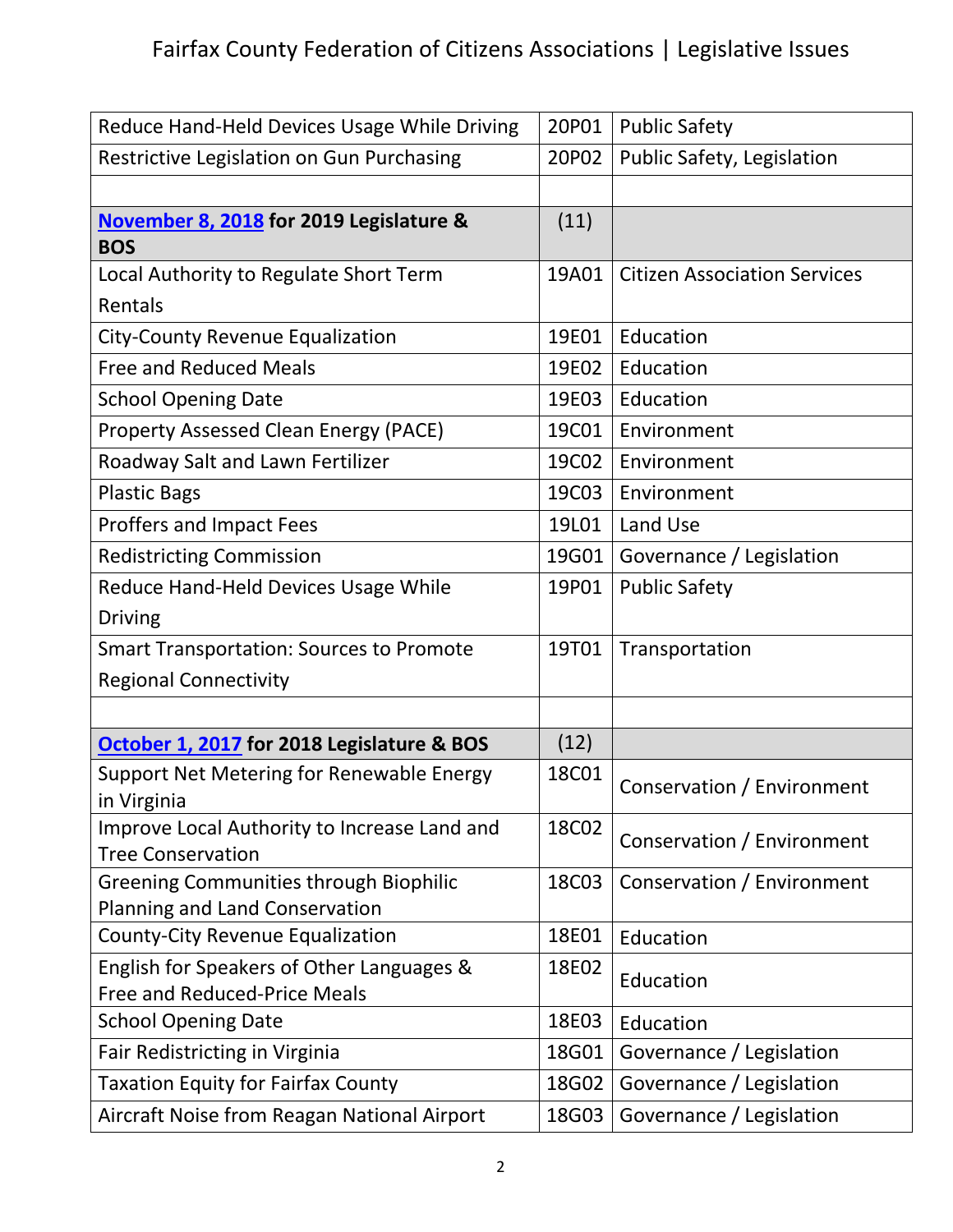| Require Hands-free Devices While Driving    | 18P03 | <b>Public Safety</b>       |
|---------------------------------------------|-------|----------------------------|
| <b>Dedicated Metro Funding</b>              | 18T01 | Transportation             |
| Library Funding from the Commonwealth       | 18Y01 | Library                    |
|                                             |       |                            |
| October 28, 2016 for 2017 Legislature       | (9)   |                            |
| <b>Renewable Power</b>                      | 17C01 | Conservation / Environment |
| <b>Stormwater Controls</b>                  | 17C02 | Conservation / Environment |
| County-City Revenue Equalization            | 17E01 | Education                  |
| <b>ESOL and FRM per Student Funding</b>     | 17E02 | Education                  |
| <b>School Opening Date</b>                  | 17E03 | Education                  |
| Modify the Dillon Rule                      | 17G01 | Governance / Legislation   |
| In-Fill and Redevelopment                   | 17L02 | <b>Land Use</b>            |
| <b>Hands Free Driving</b>                   | 17P02 | <b>Public Safety</b>       |
| Law Enforcement VFOIA                       | 17P03 | <b>Public Safety</b>       |
|                                             |       |                            |
| November 8, 2015 for 2016 Legislature       | (11)  |                            |
| <b>Taxation Fairness for Fairfax County</b> | 16B03 | Budget / Finance           |
| <b>Reduce Greenhouse Gas Emissions</b>      | 16C02 | Conservation / Environment |
| <b>Chesapeake Bay Protection</b>            | 16C03 | Conservation / Environment |
| <b>Increased Tobacco Tax for Schools</b>    | 16E01 | Education                  |
| <b>School Opening Date</b>                  | 16E02 | Education                  |
| <b>County-City Revenue Equalization</b>     | 16E03 | Education                  |
| <b>Fair Redistricting</b>                   | 16G01 | Governance / Land Use      |
| <b>Medicaid Expansion</b>                   | 16H01 | <b>Human Services</b>      |
| Virginia FOIA Amendment                     | 16P01 | <b>Public Safety</b>       |
| <b>Transportation Funding</b>               | 16T01 | Transportation             |
| <b>Limited Transportation Options</b>       | 16T02 | Transportation             |
|                                             |       |                            |
| October 16, 2014 for 2015 Legislature       | (11)  |                            |
| Climate Change & Energy Conservation        | 15C01 | Environment/Conservation   |
| Solid Waste/Debris Control                  | 15C02 | Environment/Conservation   |
| Plastic bag Fee/Credit                      | 15C03 | Environment/Conservation   |
| <b>Increase Tobacco Tax for Schools</b>     | 15E02 | Education                  |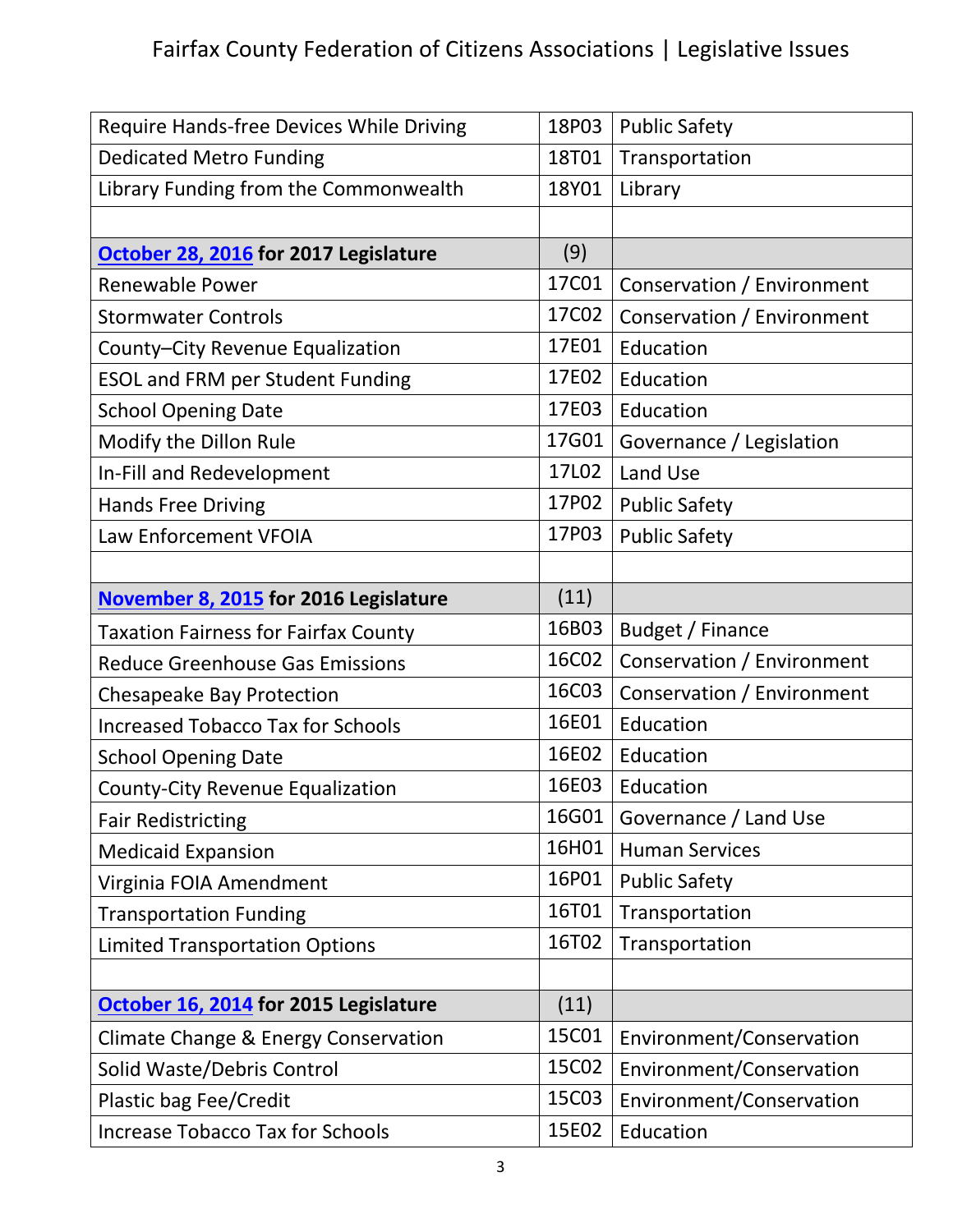| <b>School Opening Date</b>                 | 15E03          | Education                           |
|--------------------------------------------|----------------|-------------------------------------|
| <b>Update LCI</b>                          | 15E04          | Education                           |
| <b>Redistricting Laws</b>                  | 15G01          | Land Use/ Governance                |
| Remove State-funding Formula Limit         | 15H01          | Human Services/ Library             |
| Declare Libraries to be Essential Services | 15H02          | Human Services/ Library             |
| Law for Hands-free Driving                 | 15P01          | <b>Public Safety</b>                |
| Guidelines on \$50M Funds Transfer         | 15T01          | Transportation                      |
|                                            |                |                                     |
| January 4, 2014 for 2014 Legislature & BOS | (9)            |                                     |
| Governance Problems of HOAs and Condo      | Link           | <b>Citizen Association Services</b> |
| Associations                               |                |                                     |
| <b>Public School Calendar</b>              | <b>Link</b>    | Education                           |
| <b>Early Childhood Education</b>           | Link           | Education                           |
| Local Composite Index (LCI)                | Link           | Education                           |
| <b>Reduce Litter</b>                       | Link           | Environment                         |
| Use of Hand-Held Cell Phones While At The  | Link           | <b>Public Safety</b>                |
| Wheel Of A Moving Vehicle                  |                |                                     |
| Governance (Iowa Plan)                     | <b>Link</b>    | <b>Resolutions</b>                  |
| Reporting Performance Measurement to the   | Link           | Transportation                      |
| Public                                     |                |                                     |
| Mobility and accessibility                 | Link           | Transportation                      |
|                                            |                |                                     |
| November 20, 2012 for 2013 Legislature     | (34)           |                                     |
| <b>OPEN SPACE LAND CONSERVATION</b>        | 1              | Conservation                        |
| LIEN PRIORITY FOR COMMUNITY ASSOCIATION    | 2a             | <b>Citizen Association Services</b> |
| <b>ASSESSMENTS</b>                         |                |                                     |
| ELIMINATE DELAYED PAYMENT TO               | 2 <sub>b</sub> | <b>Citizen Association Services</b> |
| <b>ASSOCIATIONS FOR DELIVERY OF RESALE</b> |                |                                     |
| <b>PACKET</b>                              |                |                                     |
| ESTABLISHING STATUTORY LATE FEE AUTHORITY  | 2c             | <b>Citizen Association Services</b> |
| <b>EARLY EDUCATION</b>                     | 3a             | Education                           |
| <b>REFORM OF STATE AND FEDERAL</b>         | 3b             | Education                           |
| <b>ACCOUNTABILITY SYSTEMS</b>              |                |                                     |
|                                            |                |                                     |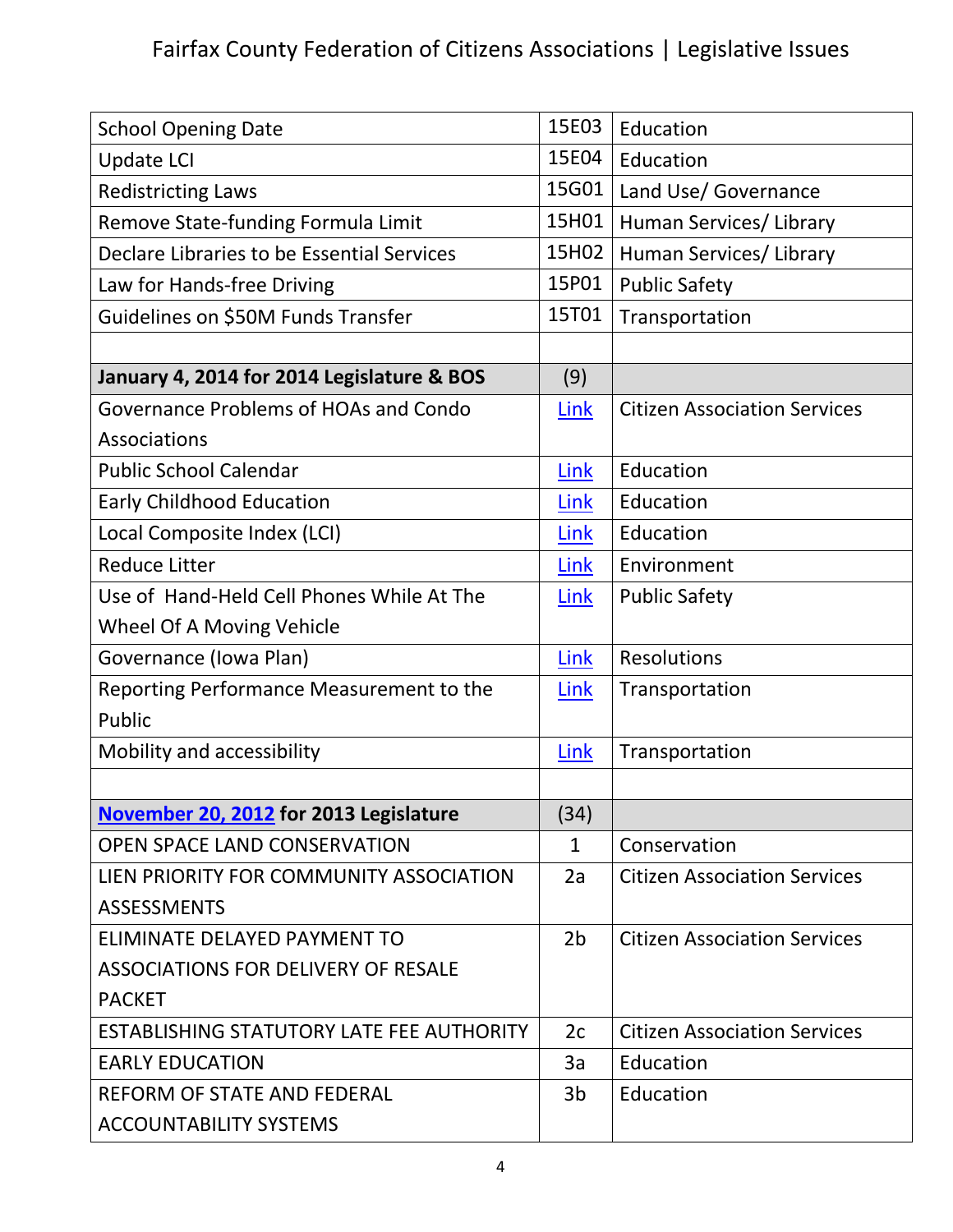| PUBLIC SCHOOL CALENDAR                          | 3c              | Education             |
|-------------------------------------------------|-----------------|-----------------------|
| <b>SALARY COMPETING FACTOR</b>                  | 3d              | Education             |
| <b>MANDATORY RENEWABLE PORTFOLIO</b>            | 4a              | Energy                |
| <b>STANDARD</b>                                 |                 |                       |
| <b>ENERGY END-USER CONSERVATION AND</b>         | 4b              | Energy                |
| <b>RENEWABLE ENERGY PRODUCTION</b>              |                 |                       |
| DEVELOP VIRGINIA'S OFF-SHORE WIND               | 4c              | Energy                |
| <b>RESOURCES</b>                                |                 |                       |
| REPEAL THE TAX CREDITS FOR UTILITIES AND        | 4d              | Energy                |
| COAL COMPANIES FOR THE EXTRACTION AND           |                 |                       |
| <b>CONSUMPTION OF VIRGINIA COAL</b>             |                 |                       |
| PURCHASE OF ENERGY SAVING PRODUCTS              | 4e              | Energy                |
| CHESAPEAKE BAY PRESERVATION ACT                 | 5a              | Environment           |
| <b>CLIMATE CHANGE EFFECTS IN INFRASTRUCTURE</b> | 5b              | Environment           |
| <b>PLANNING</b>                                 |                 |                       |
| <b>MAINTAIN THE EXISTING BAN ON URANIUM</b>     | 5c              | Environment           |
| <b>MINING IN VIRGINIA</b>                       |                 |                       |
| WHITE TAIL DEER POPULATION CONTROL              | 5d              | Environment           |
| <b>ENDOCRINE DISRUPTOR COMPOUNDS,</b>           | 5e              | Environment           |
| PHARMACEUTICALS, AND HORMONE WATER              |                 |                       |
| <b>POLLUTION</b>                                |                 |                       |
| <b>COMPENSATION</b>                             | 6a              | Governance            |
| <b>EARLY VOTING</b>                             | 6b              | Governance            |
| <b>TWO-YEAR BUDGETING</b>                       | 6c              | Governance            |
| <b>MEDICAID PROGRAM</b>                         | 7a              | <b>Human Services</b> |
| <b>VIRGINIA HEALTH CARE EXCHANGES</b>           | 7b              | <b>Human Services</b> |
| <b>MINIMUM WAGE</b>                             | 7c              | <b>Human Services</b> |
| <b>LAND USE AUTHORITY</b>                       | 8               | Land Use              |
| <b>INCREASED ACCESSIBILITY</b>                  | 9               | <b>Public Safety</b>  |
| LOCAL SHARE OF STATE PERSONAL INCOME TAX        | 10a             | <b>Taxation</b>       |
| <b>REVENUES</b>                                 |                 |                       |
| <b>FEDERAL AND STATE MANDATES</b>               | 10 <sub>b</sub> | <b>Taxation</b>       |
| RENEWABLE ENERGY TAX CREDITS                    | 10 <sub>c</sub> | Taxation              |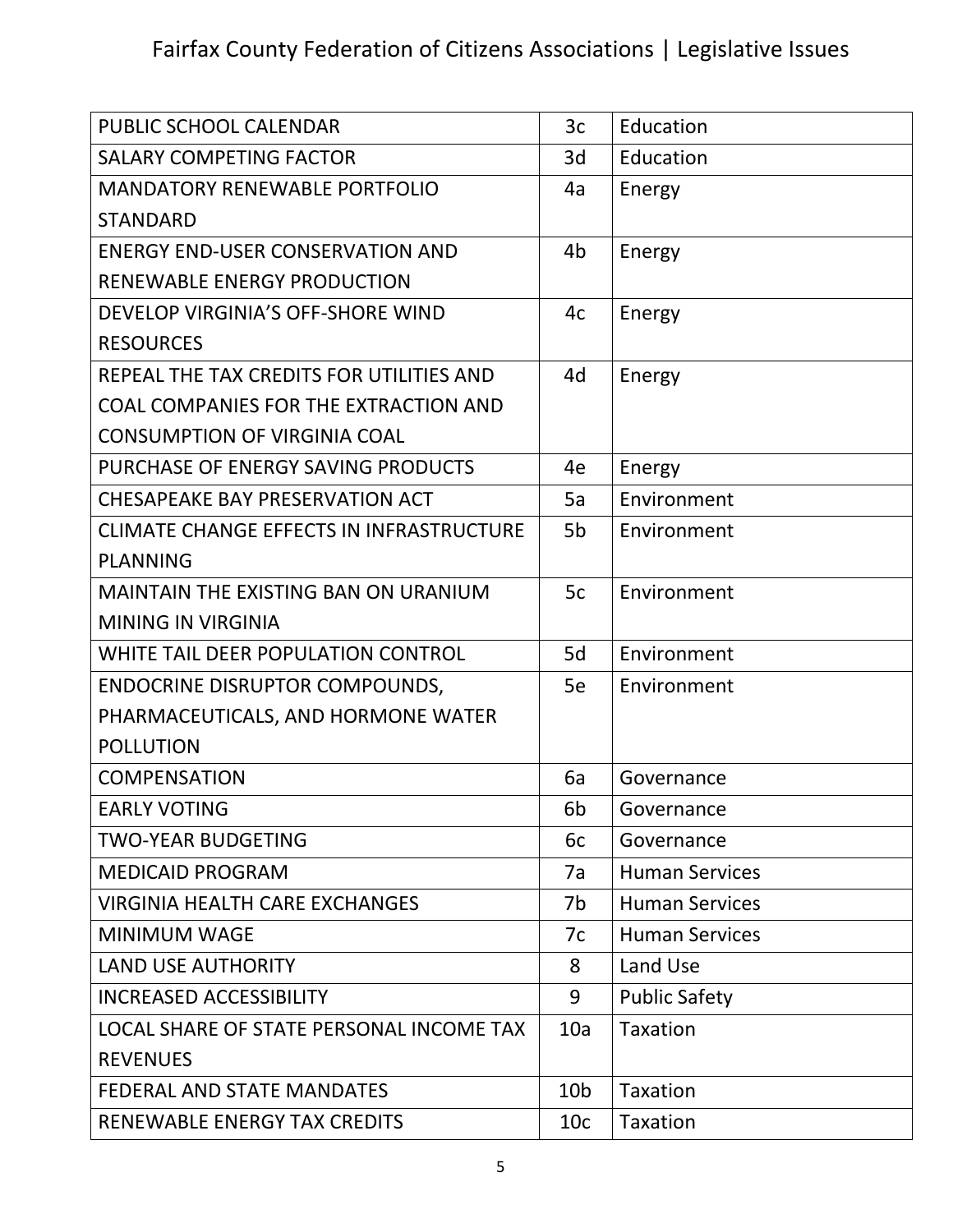| <b>TRANSPORTATION FUNDING</b>               | 11a             | Transportation                |
|---------------------------------------------|-----------------|-------------------------------|
| <b>METRO FUNDING</b>                        | 11 <sub>b</sub> | Transportation                |
| <b>ROAD-USE TAX</b>                         | 11c             | Transportation                |
| <b>RESTORATION OF RIGHTS</b>                | 12a             | Citizens' Interests           |
| PETROLEUM TANK FARMS                        | 12 <sub>b</sub> | Citizens' Interests           |
|                                             |                 |                               |
| November 17, 2011 for 2012 Legislature      | (72)            |                               |
| <b>OPEN SPACE LAND CONSERVATION</b>         | $\mathbf{1}$    | <b>CONSERVATION</b>           |
| ASSOCIATION OFFICERS, DIRECTORS, AND        | 2a              | <b>COMMUNITY ASSOCIATIONS</b> |
| <b>TRUSTEES</b>                             |                 | <b>AND SERVICES</b>           |
| ELIMINATE DELAYED PAYMENT TO                | 2 <sub>b</sub>  | <b>COMMUNITY ASSOCIATIONS</b> |
| <b>ASSOCIATIONS FOR DELIVERY OF RESALE</b>  |                 | <b>AND SERVICES</b>           |
| <b>PACKET</b>                               |                 |                               |
| <b>EARLY EDUCATION</b>                      | 3a              | <b>EDUCATION</b>              |
| <b>RELIEF FROM STATE MANDATES</b>           | 3b              | <b>EDUCATION</b>              |
| <b>HIGHER EDUCATION FUNDING</b>             | 3c              | <b>EDUCATION</b>              |
| REFORM OF STATE AND FEDERAL                 | 3d              | <b>EDUCATION</b>              |
| <b>ACCOUNTABILITY SYSTEMS</b>               |                 |                               |
| <b>RETIREMENT FUND</b>                      | 3e              | <b>EDUCATION</b>              |
| <b>COLLEGE CREDIT INITIATIVE</b>            | 3f              | <b>EDUCATION</b>              |
| PUBLIC SCHOOL CALENDAR                      | 3g              | <b>EDUCATION</b>              |
| <b>MODIFICATION OF CALCULATIONS FOR</b>     | 3h              | <b>EDUCATION</b>              |
| <b>SUBGROUPS</b>                            |                 |                               |
| <b>SALARY COMPETING FACTOR</b>              | 3i              | <b>EDUCATION</b>              |
| ELEMENTARY AND SECONDARY EDUCATION ACT      | 3j              | <b>EDUCATION</b>              |
| <b>REAUTHORIZATION:</b>                     |                 |                               |
| <b>MANDATORY RENEWABLE ENERGY PORTFOLIO</b> | 4a              | <b>ENERGY</b>                 |
| <b>STANDARD</b>                             |                 |                               |
| ENERGY END-USER CONSERVATION AND            | 4b              | <b>ENERGY</b>                 |
| RENEWABLE ENERGY PRODUCTION                 |                 |                               |
| DEVELOP VIRGINIA'S OFF-SHORE WIND           | 4c              | <b>ENERGY</b>                 |
| <b>RESOURCES</b>                            |                 |                               |
| REPEAL THE TAX CREDITS FOR UTILITIES AND    | 4d              | <b>ENERGY</b>                 |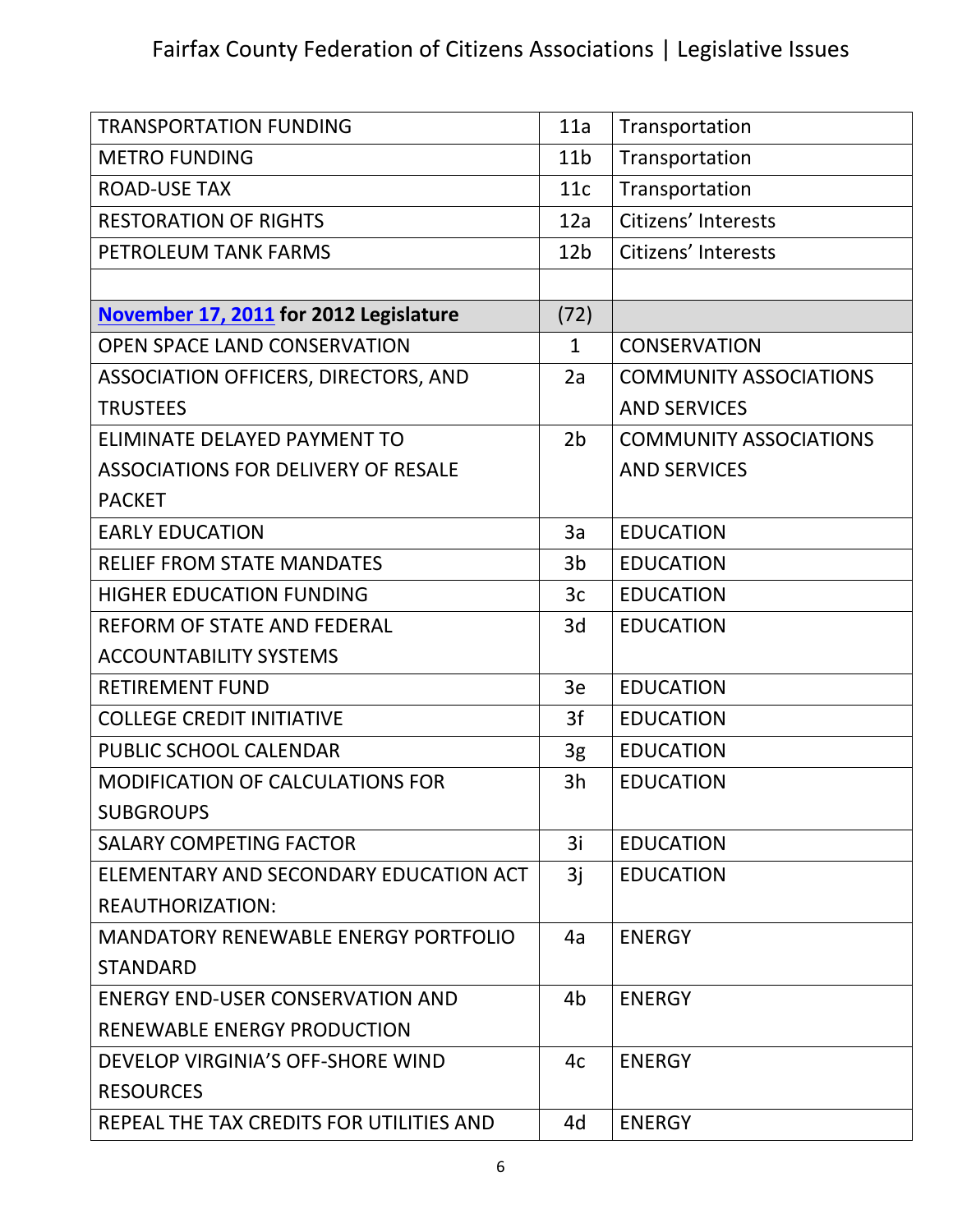| COAL COMPANIES FOR THE EXTRACTION AND       |                 |                            |
|---------------------------------------------|-----------------|----------------------------|
| <b>CONSUMPTION OF VIRGINIA COAL</b>         |                 |                            |
| PURCHASE OF ENERGY SAVING PRODUCTS          | 4e              | <b>ENERGY</b>              |
| CHESAPEAKE BAY PRESERVATION ACT             | 5a              | <b>ENVIRONMENT</b>         |
| <b>INCLUDE CLIMATE CHANGE EFFECTS IN</b>    | 5b              | <b>ENVIRONMENT</b>         |
| <b>INFRASTRUCTURE PLANNING</b>              |                 |                            |
| <b>MAINTAIN THE EXISTING BAN ON URANIUM</b> | 5c              | <b>ENVIRONMENT</b>         |
| <b>MINING IN VIRGINIA</b>                   |                 |                            |
| <b>WILDLIFE CONFLICT</b>                    | 5d              | <b>ENVIRONMENT</b>         |
| <b>ENDOCRINE DISRUPTOR COMPOUNDS,</b>       | 5e              | <b>ENVIRONMENT</b>         |
| PHARMACEUTICALS, AND HORMONE WATER          |                 |                            |
| <b>POLLUTION</b>                            |                 |                            |
| <b>SOLID WASTE</b>                          | 5f              | <b>ENVIRONMENT</b>         |
| STREAM AND GROUNDWATER PROTECTION           | 5g              | <b>ENVIRONMENT</b>         |
| UNDERGROUND UTILITIES                       | 5h              | <b>ENVIRONMENT</b>         |
| <b>UTILITY EASEMENTS</b>                    | 5i              | <b>ENVIRONMENT</b>         |
| <b>DILLON RULE</b>                          | 6a              | <b>GOVERNANCE</b>          |
| <b>PLANNING</b>                             | 6b              | <b>GOVERNANCE</b>          |
| <b>COMPENSATION</b>                         | 6c              | <b>GOVERNANCE</b>          |
| <b>ESSENTIAL PROGRAMS</b>                   | 7a              | <b>HUMAN SERVICES</b>      |
| <b>MEDICAID PROGRAM</b>                     | 7b              | <b>HUMAN SERVICES</b>      |
| <b>VIRGINIA HEALTH CARE EXCHANGES</b>       | 7c              | <b>HUMAN SERVICES</b>      |
| <b>LIBRARIES</b>                            | 7d              | <b>HUMAN SERVICES</b>      |
| <b>LYME DISEASE</b>                         | 7e              | <b>HUMAN SERVICES</b>      |
| STATE SUPPORT FOR SCHOOL CONSTRUCTION       | 8a              | <b>INFRASTRUCTURE</b>      |
| <b>TRANSPORTATION FUNDING</b>               | 8b              | <b>INFRASTRUCTURE</b>      |
| <b>TRANSPORTATION FUNDING FORMULA</b>       | 8c              | <b>INFRASTRUCTURE</b>      |
| <b>METRO FUNDING</b>                        | 8d              | <b>INFRASTRUCTURE</b>      |
| PUBLIC VOTES IN HOUSE COMMITTEES            | 9a              | <b>LEGISLATIVE PROCESS</b> |
| LEGISLATIVE REDISTRICTING:                  | 9b              | <b>LEGISLATIVE PROCESS</b> |
| <b>LAND USE AUTHORITY</b>                   | 10a             | <b>LAND USE</b>            |
| ADEQUATE PUBLIC FACILITIES ORDINANCE        | 10 <sub>b</sub> | <b>LAND USE</b>            |
| ARCHITECTURAL STANDARDS                     | 10 <sub>c</sub> | <b>LAND USE</b>            |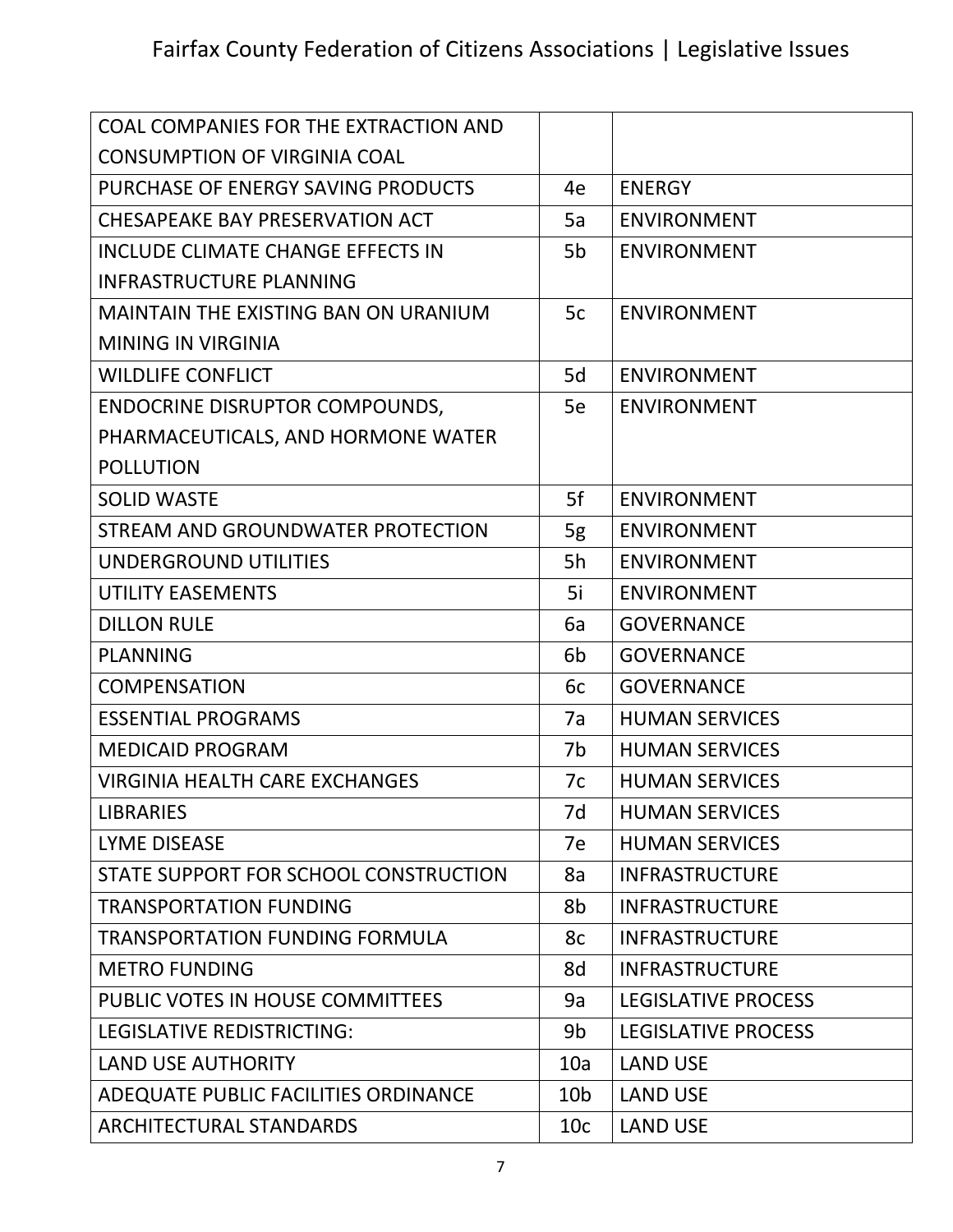| <b>BRAC IMPACTS</b>                        | 10 <sub>d</sub> | <b>LAND USE</b>                  |
|--------------------------------------------|-----------------|----------------------------------|
| <b>PRIVATE PROPERTY RIGHTS</b>             | 10e             | <b>LAND USE</b>                  |
| PURCHASE OF DEVELOPMENT RIGHTS             | 10f             | <b>LAND USE</b>                  |
| <b>MAINTAIN PRESENT PROFFER PROVISIONS</b> | 10 <sub>g</sub> | <b>LAND USE</b>                  |
| <b>REGIONAL PLANNING</b>                   | 11              | NORTHERN VIRGINIA REGIONAL       |
|                                            |                 | <b>ISSUES</b>                    |
| <b>INCREASED ACCESSIBILITY</b>             | 12a             | <b>PUBLIC SAFETY</b>             |
| <b>DANGEROUS WEAPONS</b>                   | 12 <sub>b</sub> | <b>PUBLIC SAFETY</b>             |
| <b>FIREARMS</b>                            | 12 <sub>c</sub> | <b>PUBLIC SAFETY</b>             |
| <b>IGNITION INTERLOCK DEVICES</b>          | 12d             | <b>PUBLIC SAFETY</b>             |
| <b>LOCAL AND STATE TAX POLICIES</b>        | 13a             | <b>TAX STRUCTURE</b>             |
| <b>LOCAL SHARE OF STATE TAX REVENUES</b>   | 13 <sub>b</sub> | <b>TAX STRUCTURE</b>             |
| <b>LIMITATION</b>                          | 13 <sub>c</sub> | <b>TAX STRUCTURE</b>             |
| <b>LOCAL TAXING AUTHORITY</b>              | 14a             | <b>TAXATION AUTHORITY</b>        |
| <b>ADDITIONAL LOCAL TAXES</b>              | 14 <sub>b</sub> | <b>TAXATION AUTHORITY</b>        |
| PERSONAL PROPERTY TAX                      | 15a             | <b>TAXATION AND FINANCE</b>      |
| <b>JAIL OPERATIONS</b>                     | 15 <sub>b</sub> | <b>TAXATION AND FINANCE</b>      |
| <b>FEDERAL AND STATE MANDATES</b>          | 15c             | <b>TAXATION AND FINANCE</b>      |
| <b>TWO-YEAR BUDGETING</b>                  | 15d             | <b>TAXATION AND FINANCE</b>      |
| <b>SOLAR ENERGY TAX CREDITS</b>            | 15e             | <b>TAXATION AND FINANCE</b>      |
| SAFETEA-LU AND CLEAN AIR ACT AMENDMENTS    | 16a             | <b>TRANSPORTATION</b>            |
| (CAAA)                                     |                 |                                  |
| <b>STOP FOR PEDESTRIANS</b>                | 16b             | <b>TRANSPORTATION</b>            |
| <b>HIGH SPEED RAIL</b>                     | 16c             | <b>TRANSPORTATION</b>            |
| <b>FEES FOR OVERWEIGHT TRUCKS</b>          | 16d             | <b>TRANSPORTATION</b>            |
| <b>BUY AMERICAN</b>                        | a               | <b>OTHER - CITIZEN INTERESTS</b> |
| <b>MINIMUM WAGE</b>                        | b               | <b>OTHER - CITIZEN INTERESTS</b> |
| <b>EARLY VOTING</b>                        | $\mathsf{C}$    | <b>OTHER - CITIZEN INTERESTS</b> |
| PETROLEUM TANK FARMS                       | d               | <b>OTHER - CITIZEN INTERESTS</b> |
| <b>RESTORATION OF RIGHTS</b>               | $\mathsf{f}$    | <b>OTHER - CITIZEN INTERESTS</b> |
|                                            |                 |                                  |
| October 21, 2010 for 2011 Legislature      | (72)            |                                  |
| Open Space Land Conservation               | $\mathbf 1$     | <b>CONSERVATION</b>              |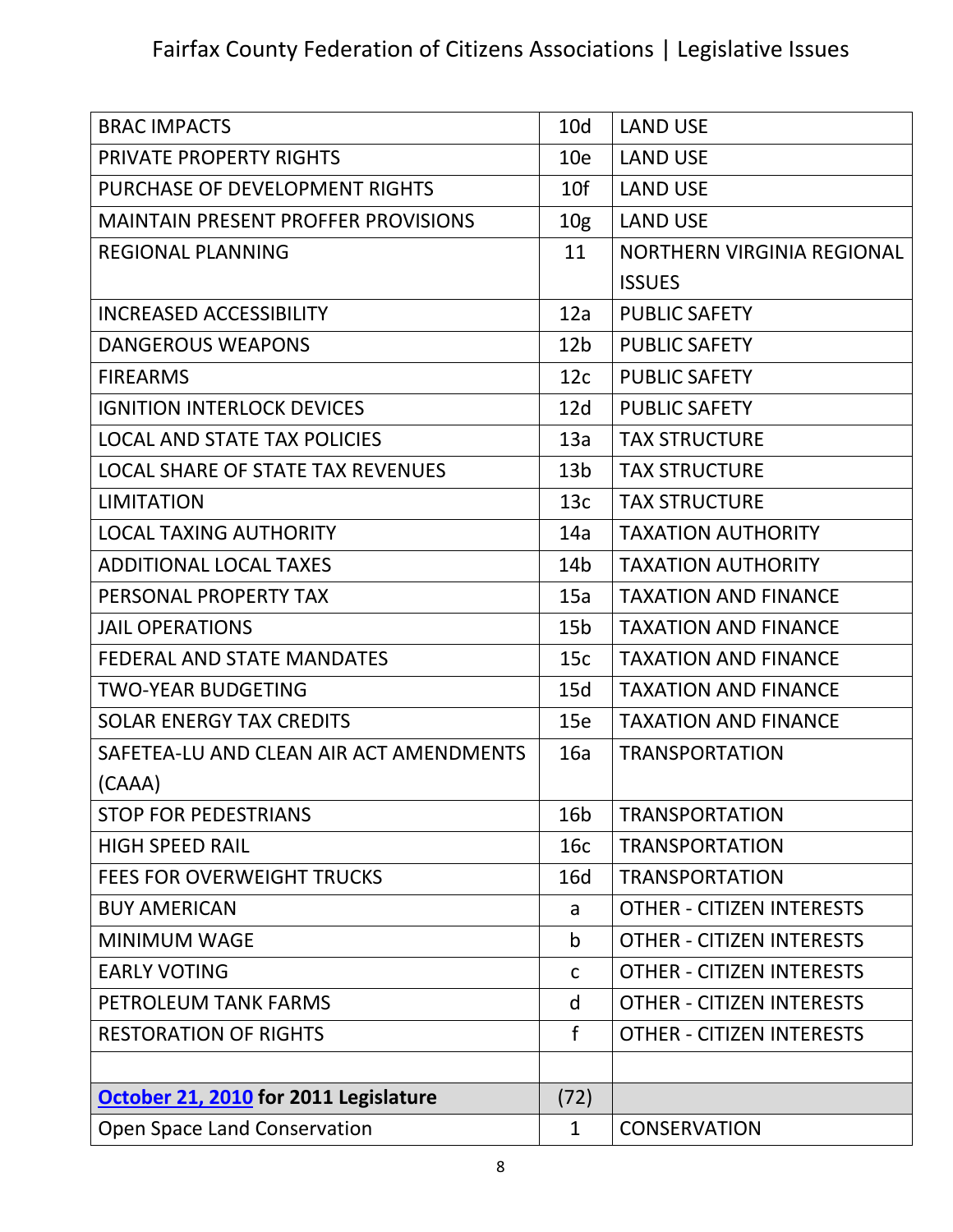| Funding for $K - 12$ Mandates                     | 2a             | <b>EDUCATION</b>                  |
|---------------------------------------------------|----------------|-----------------------------------|
| <b>Relief from State Mandates</b>                 | 2 <sub>b</sub> | <b>EDUCATION</b>                  |
| <b>Retirement Fund</b>                            | 2c             | <b>EDUCATION</b>                  |
| <b>Energy End-User Conservation and Renewable</b> | 3a             | <b>ENERGY</b>                     |
| <b>Energy Production</b>                          |                |                                   |
| <b>Purchase of Energy Saving Products</b>         | 3b             | <b>ENERGY</b>                     |
| Renewable Portfolio Standard                      | 3c             | <b>ENERGY</b>                     |
| <b>Dillon Rule</b>                                | 4a             | <b>GOVERNANCE</b>                 |
| Planning                                          | 4b             | <b>GOVERNANCE</b>                 |
| <b>State Support for School Construction</b>      | 5a             | <b>INFRASTRUCTURE</b>             |
| <b>Transportation Funding</b>                     | 5b             | <b>INFRASTRUCTURE</b>             |
| <b>Transportation Funding Formula</b>             | 5c             | <b>INFRASTRUCTURE</b>             |
| <b>Metro Funding</b>                              | 5d             | <b>INFRASTRUCTURE</b>             |
| Land Use Authority                                | 6              | <b>LAND USE</b>                   |
| <b>Local and State Tax Policies</b>               | 7a             | <b>TAX STRUCTURE</b>              |
| <b>Local Share of State Tax Revenues</b>          | 7b             | <b>TAX STRUCTURE</b>              |
| Limitation                                        | 7c             | <b>TAX STRUCTURE</b>              |
| <b>Local Taxing Authority</b>                     | 8a             | <b>TAXATION AUTHORITY</b>         |
| <b>Additional Local Taxes</b>                     | 8b             | <b>TAXATION AUTHORITY</b>         |
| <b>OTHER LEGISLATIVE ISSUES</b>                   |                |                                   |
| Living Wage                                       | a              | <b>CITIZEN INTERESTS</b>          |
| Minimum Wage                                      | b              | <b>CITIZEN INTERESTS</b>          |
| <b>Early Voting</b>                               | C              | <b>CITIZEN INTERESTS</b>          |
| <b>Reston Town Status</b>                         | d              | <b>CITIZEN INTERESTS</b>          |
| Car Title Loan                                    | e              | <b>CITIZEN INTERESTS</b>          |
| <b>Restoration of Rights</b>                      | f              | <b>CITIZEN INTERESTS</b>          |
| <b>Association Officers, Directors, Trustees</b>  | a              | <b>Community Associations and</b> |
|                                                   |                | <b>Services</b>                   |
| Delayed Payment to Associations for Delivery of   | $\mathsf b$    | <b>Community Associations and</b> |
| <b>Resale Disclosure Packet</b>                   |                | <b>Services</b>                   |
| After-School Programs for At-Risk Youth/Gang      | a              | Education                         |
| Prevention                                        |                |                                   |
| <b>College Credit Initiative</b>                  | $\mathsf b$    | Education                         |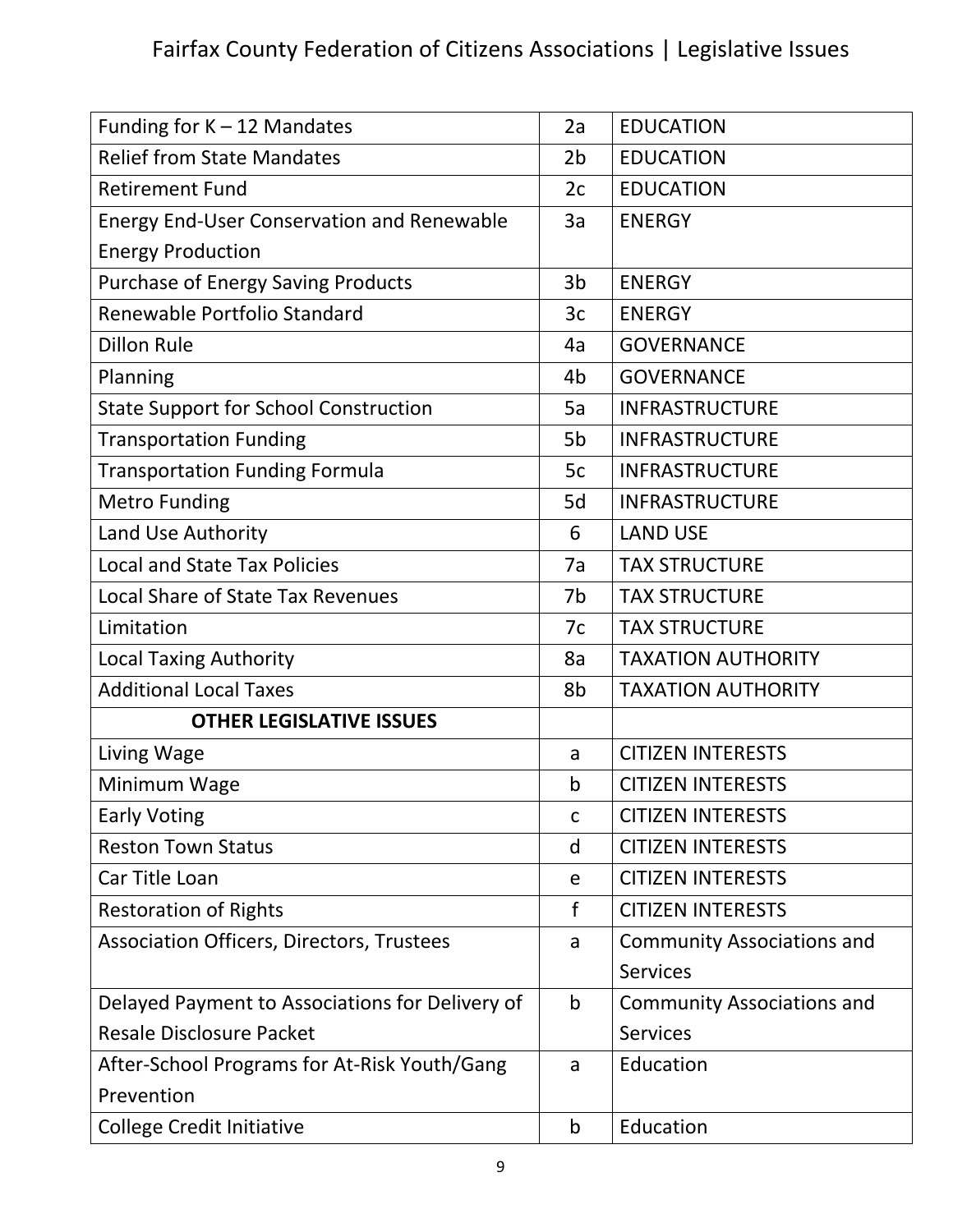| <b>Early Education</b>                            | C            | Education                  |
|---------------------------------------------------|--------------|----------------------------|
| <b>Higher Education Funding</b>                   | d            | Education                  |
| <b>Public School Calendar</b>                     | e            | Education                  |
| Reform of State and Federal Accountability        | f            | Education                  |
| Systems                                           |              |                            |
| <b>Modification of Calculations for Subgroups</b> | g            | Education                  |
| <b>Salary Competing Factor</b>                    | h            | Education                  |
| <b>Elementary and Secondary Education Act</b>     |              | Education                  |
| Reauthorization                                   |              |                            |
| <b>Funding for Advanced Placement and</b>         | j            | Education                  |
| <b>International Baccalaureate Exams</b>          |              |                            |
| Chesapeake Bay Preservation Act                   | a            | Environment                |
| <b>Endocrine Disruptor Compounds,</b>             | b            | Environment                |
| Pharmaceuticals, and Hormone                      |              |                            |
| <b>Petroleum Tank Farms</b>                       | $\mathsf{C}$ | Environment                |
| Solid Waste                                       | d            | Environment                |
| <b>Stream and Groundwater Protection</b>          | e            | Environment                |
| <b>Underground Utilities</b>                      | f            | Environment                |
| <b>Utility Easements</b>                          | g            | Environment                |
| <b>Essential Programs</b>                         | a            | <b>Human Services</b>      |
| Libraries                                         | b            | <b>Human Services</b>      |
| <b>Adequate Public Facilities Ordinance</b>       | a            | Land Use                   |
| <b>Architectural Standards</b>                    | b            | Land Use                   |
| <b>BRAC Impacts</b>                               | $\mathsf C$  | Land Use                   |
| <b>Private Property Rights</b>                    | d            | Land Use                   |
| <b>Purchase of Development Rights</b>             | e            | Land Use                   |
| <b>Maintain Present Proffer Provisions</b>        | f            | Land Use                   |
| House of Delegates Subcommittees                  | a            | Legislative Process        |
| Legislative Redistricting                         | b            | Legislative Process        |
| <b>Regional Planning</b>                          |              | Northern Virginia Regional |
|                                                   |              | <b>Issues</b>              |
| <b>Assault Weapons</b>                            | a            | <b>Public Safety</b>       |
| Dangerous Weapons                                 | b            | <b>Public Safety</b>       |